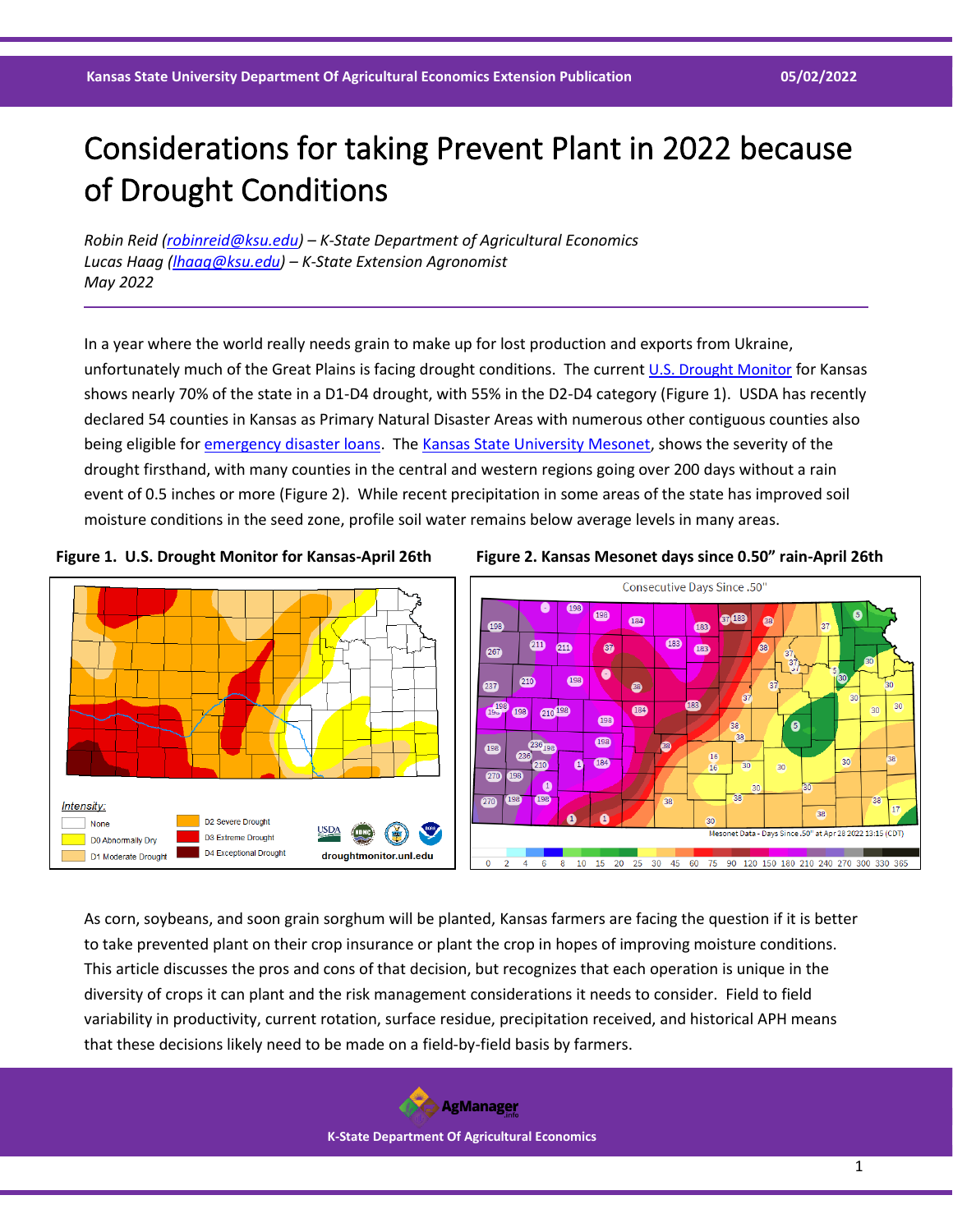Eligibility for prevent plant is determined on a case-by-case basis, but in general you must provide evidence of a prolonged period of drought that is general to the surrounding area and that prevents other producers from planting acreage with similar characteristics (see [RMA factsheet\)](https://www.rma.usda.gov/Fact-Sheets/National-Fact-Sheets/Prevented-Planting-Insurance-Provisions-Drought). This should be fairly easy for many parts of the state, given the information above. A producer needs to be in very close contact with their crop insurance agent as they consider this decision, however, to make sure they are keeping the required documentation.

To claim prevent plant, notice must be given to the crop insurance agent within 72 hours of the final planting date if there is no intention to plant during the late planting period. For corn, this is May 15<sup>th</sup> for southeast Kansas, May 25<sup>th</sup> for the eastern and central crop reporting districts, and May 31<sup>st</sup> for the western three crop reporting districts. For Kansas grain sorghum, final planting date is June 25<sup>th</sup>. For Kansas soybeans, final planting date ranges from June  $15<sup>th</sup>$  in the northern counties to June  $30<sup>th</sup>$  in the southeast. During the late planting period, which lasts for two weeks after the final planting date, the crop insurance guarantee will be reduced by 1% each day and claiming prevent plant is still an option. Again, it is prudent to be in contact with the crop insurance agent throughout the planting period, if a producer is considering prevent plant, to make sure all needed information is recorded and conveyed and all deadlines are adhered to.

If prevent plant is claimed, the payment will be equal to 55% of the crop insurance guarantee on corn, and 60% of the crop insurance guarantee for grain sorghum or soybeans. For example, a corn contract with a 120-bushel APH, 75% coverage selection, and \$5.90 corn base price would have a guarantee of \$531 per acre. The prevent plant payment would be 55% of that guarantee, or \$292.05 per acre. Note that prevent plant calculations use the projected price (Base Price), not the harvest price. It was possible to buy-up on prevent plant coverage by the sales closing date of March 15<sup>th</sup>, 2022, raising those prevent plant values by 5%, but it required additional premium.

Base prices on 2022 crop insurance policies are at historically high levels, but much potential exists for harvest prices to be even higher given the war in Ukraine and tight global supplies. The crop insurance base prices and how they were determined are listed in Table 1.

| <b>CORN</b>                                             | <b>SOYBEANS</b>                                         | <b>GRAIN SORGHUM</b>                                           |
|---------------------------------------------------------|---------------------------------------------------------|----------------------------------------------------------------|
| February Average of the December<br><b>CBOT Futures</b> | February Average of the November<br><b>CBOT Futures</b> | 99.6% of February Average of the<br>December CBOT Corn Futures |
| \$5.90                                                  | \$14.33                                                 | \$5.88                                                         |

#### **Table 1. Crop Insurance Base Prices for Kansas**

Harvest prices for Kansas crop insurance policies will be determined as outlined in Table 2. Settlements of those future contracts on April 26<sup>th</sup> are also listed in Table 2 for a perspective on where these contracts are currently running, but have the potential to be much different by the month of October. Commodity markets are very volatile with so many factors in the world influencing supply and demand. While projections are for prices to be

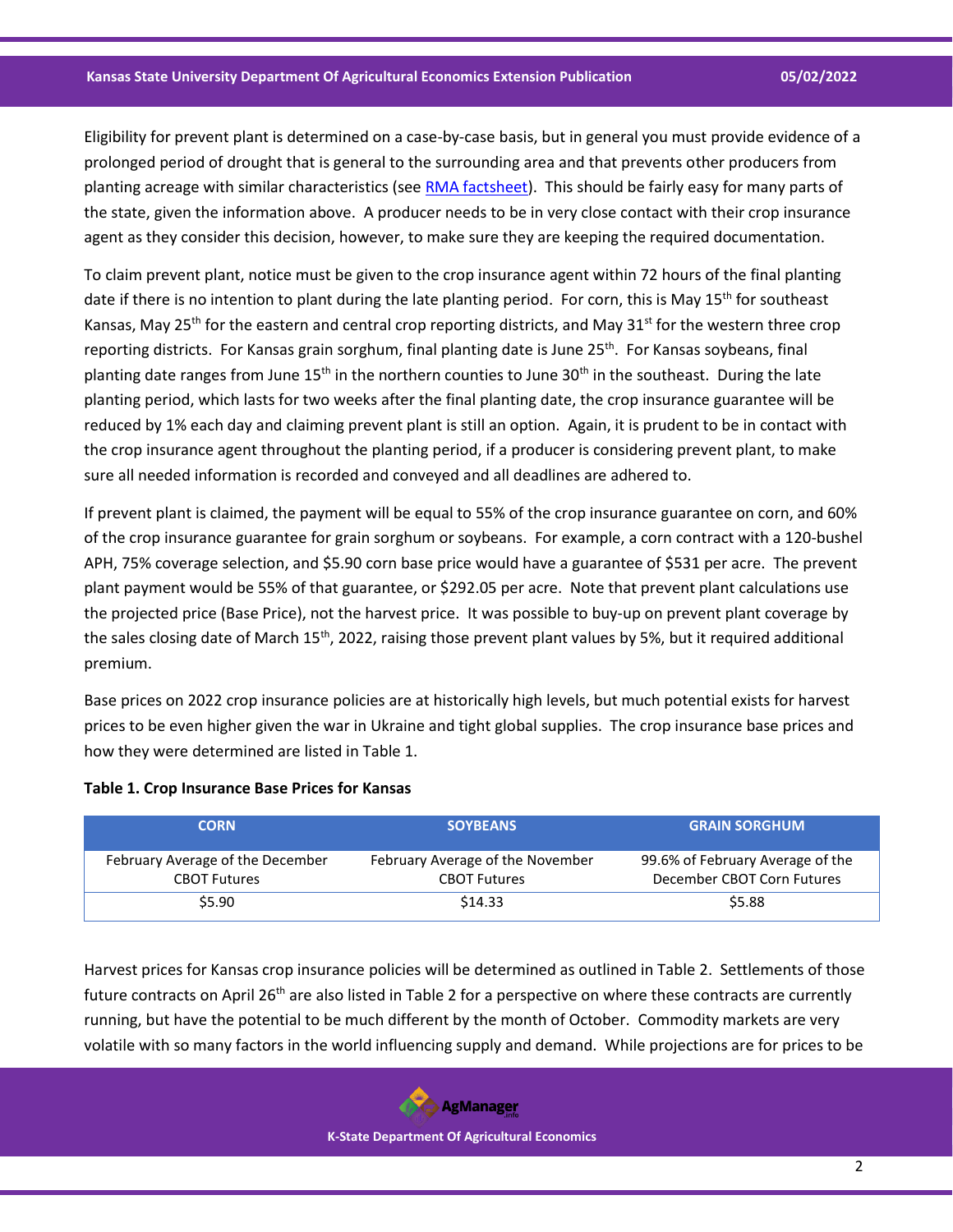even higher this fall than the crop insurance base prices, there is still potential that they would not be. For Revenue Protection policies, which most producers use, the crop insurance policy uses the higher of the base price or harvest price to set the guarantee (unless the producer claims prevent plant).

| <b>CORN</b>                                            | <b>SOYBEANS</b>                                        | <b>GRAIN SORGHUM</b>                                          |
|--------------------------------------------------------|--------------------------------------------------------|---------------------------------------------------------------|
| October Average of the December<br><b>CBOT Futures</b> | October Average of the November<br><b>CBOT Futures</b> | 99.6% of October Average of the<br>December CBOT Corn Futures |
| \$7.49                                                 | \$15.25                                                | \$7.46                                                        |

| Table 2. Crop Insurance Harvest Prices formulas for Kansas and current futures market settlements |  |
|---------------------------------------------------------------------------------------------------|--|
|---------------------------------------------------------------------------------------------------|--|

Potential harvest prices levels are a key determinant in if it makes sense to take a prevent plant claim now, or plant a crop and take it to harvest. As outlined above, a prevent plant claim will only pay on 55% of the original insurance guarantee, not taking into account the harvest price even on a Revenue Protection policy. Therefore, if the harvest price is significantly higher than the base price, it would be more profitable to plant the crop, even if the potential for crop failure is high. Figure 3 outlines the economics of making this decision, which can be found **HERE** as an Excel spreadsheet for producers to run their own numbers.

The example scenario assumes that cash rent, crop insurance costs and fertilizer and chemical already applied are sunk costs and therefore not included in the corn budget. If some of these inputs were not yet applied, they should be added to input costs in the scenario of planting the crop. It should be recognized that fertilizer already applied will likely be available for the next crop, if prevent plant is taken. When comparing Net Returns from both scenarios, this should be kept in mind. Also, burndown chemical already applied will reduce weed control costs on fallow ground, if prevent plant is taken. All of these factors, along with using a producer's own APH and insurance level, are why it is important to use the spreadsheet or similar method to run numbers for the individual situation. The example in Figure 3 also shows where the harvest price is higher than the base price. A producer should also run different scenarios for what the harvest price might actually come in at.

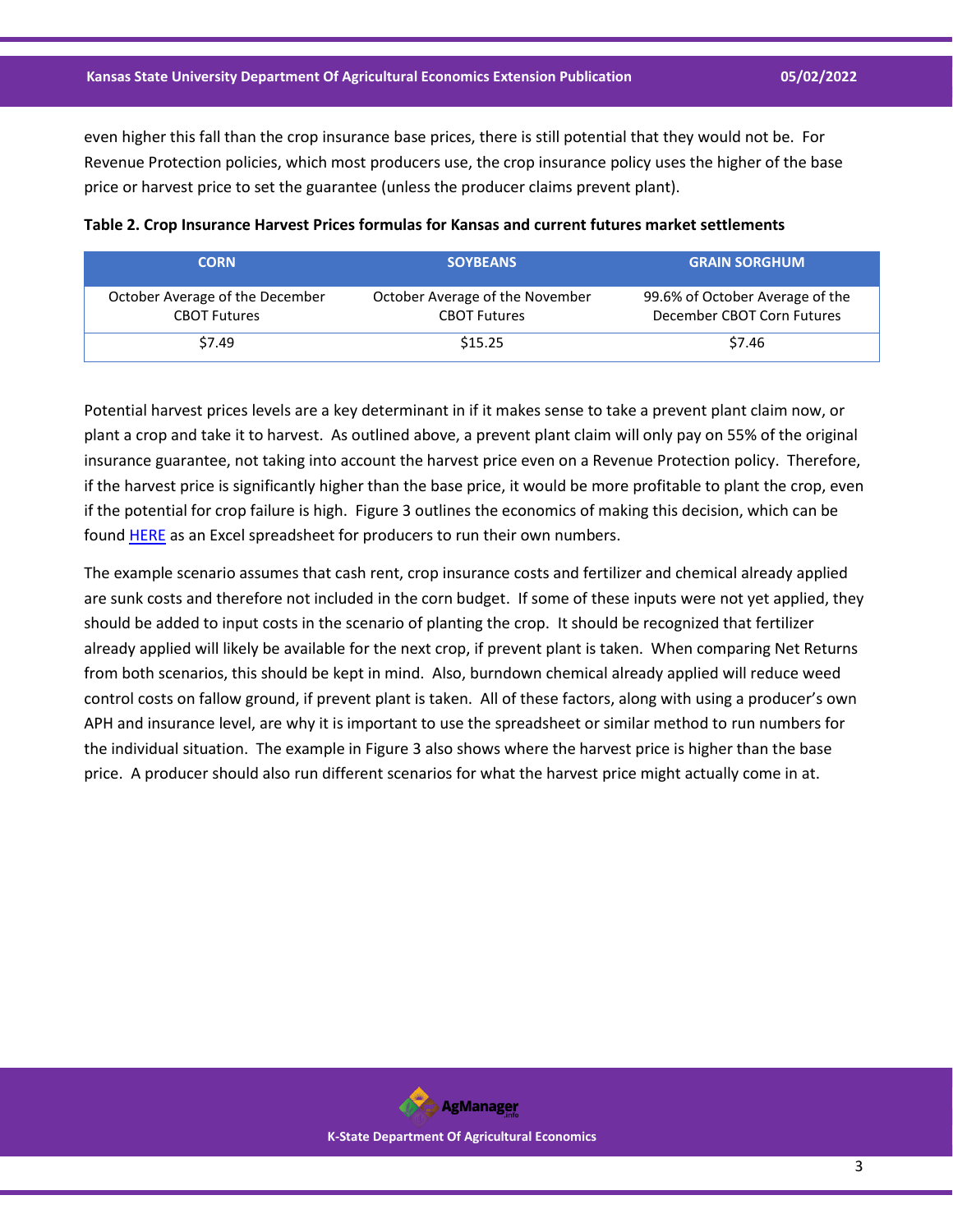### **Figure 3 Partial Budget Analysis of Planting Corn or taking Prevent Plant**

| APH yield (bu per acre)         | 120      |
|---------------------------------|----------|
| Insurance guarantee level       | 75%      |
| Projected Price (\$ per bu)     | \$5.90   |
| Revenue guarantee (\$ per acre) | \$531.00 |

| TAKE PREVENT PLANT |  |
|--------------------|--|
|--------------------|--|

| Net return (\$ per acre)           | \$242.05 |
|------------------------------------|----------|
| <b>Weed control costs per acre</b> | \$50.00  |
| <b>Prevented Planting payment</b>  | \$292.05 |
| Prevented Planting payment factor  | 55%      |
|                                    |          |

| <b>PLANT CORN</b>                           |                |
|---------------------------------------------|----------------|
|                                             |                |
| <b>Expected Harvest Price for insurance</b> | \$7.50         |
| Adjusted revenue guarantee, \$/acre         | \$675.00       |
| <b>Expected yield</b>                       | 60             |
| Expected actual revenue for insurance       | \$450.00       |
| Crop insurance payment                      | \$225.00       |
| Expected cash price, \$ per bu              | \$7.30         |
| Expected crop revenue, \$ per acre          | \$438.00       |
| Total revenue, \$ per acre                  | \$663.00       |
| Input costs, \$ per acre                    | \$156.00       |
| Machinery & field operations                | \$34.00        |
| Harvesting costs                            | \$40.00        |
| <b>Total expenses</b>                       | \$230.00       |
| Net return (\$ per acre)                    | <b>S433.00</b> |

In this example, it is much better from a Net Return perspective to plant the crop, even though it yielded only half of the APH. This is because the expected harvest price of \$7.50 raised the crop insurance guarantee to \$675 per acre, creating a \$225 per acre payment along with \$438 per acre in crop income. In this example, even if the crop was planted and completely failed (zero yield), the \$675 per acre crop insurance payment along with no harvest costs (assuming Custom Hire), would yield a Net Return higher than prevented plant.

The same spreadsheet can also be used for a grain sorghum or soybeans scenario. Again, it is very important for a producer to assess their own APH, coverage level, input costs, and expectations for harvest price. The decision to take prevent plant or not will be very individualized and there are many other factors that should be considered. Some operations may not have applied full fertilizer rates at this time, which could add significantly to input costs if the crop was planted (i.e. not a sunk cost). Some operations may have hired employees that will need to be paid regardless if a crop is planted or not, so is not a cost savings by taking prevented plant. Many operations run their own equipment which will incur overhead costs (interest, depreciation, etc.), even if not used.

Another important item to consider in western Kansas is, if prevent plant is taken, summer fallow wheat can be sown in the fall and yield a potentially larger crop next year compared to continuous crop wheat. With current cash wheat prices over \$11.00 per bushel, this could produce a better Net Farm Income in 2023. Figure 4 outlines an example of this.

> **AgManager K-State Department Of Agricultural Economics**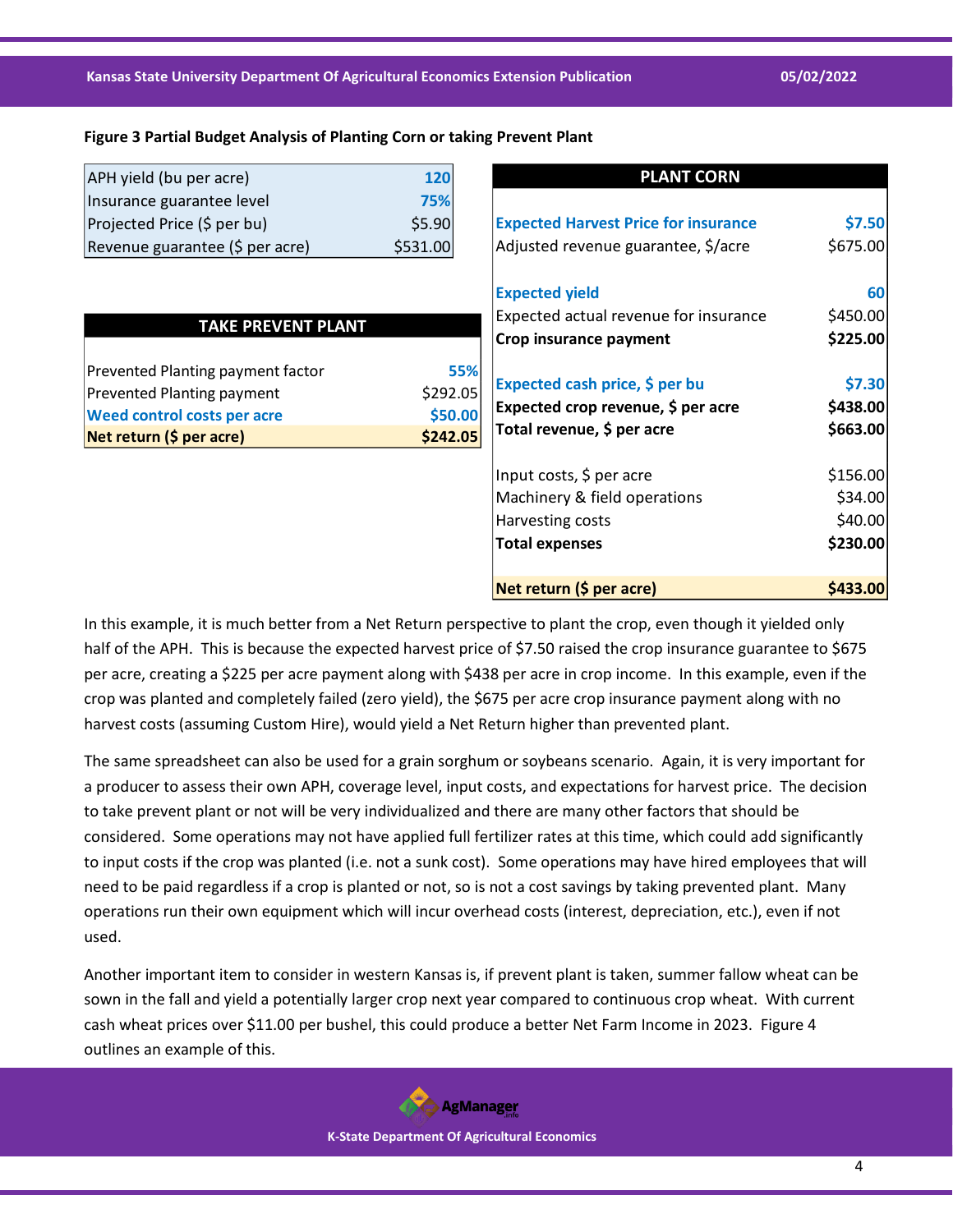## **Figure 4 Summer Fallow and Continuous Wheat Comparison after Corn**

| <b>Summer Fallow Wheat</b> |          |  |  |
|----------------------------|----------|--|--|
| Potential Yield (bu.)      | 45       |  |  |
| Price                      | \$11.00  |  |  |
| Gross Revenue per Acre     | \$495.00 |  |  |
| Input & machinery costs    | \$250.00 |  |  |
| Net returns (\$ per acre)  | \$245.00 |  |  |

| <b>Continuous Wheat</b>   |          |  |  |
|---------------------------|----------|--|--|
| Potential Yield (bu.)     | 30       |  |  |
| Price                     | \$11.00  |  |  |
| Gross Revenue per Acre    | \$333.00 |  |  |
| Input & machinery costs   | \$250.00 |  |  |
| Net returns (\$ per acre) | \$83.00  |  |  |

Cover crops are another consideration if a producer decides to take prevent plant. Assuming some moisture is received during the growing season, this can help with weed suppression and also potentially provide forage for grazing, haying or ensiling, without a penalty on the crop insurance contract. Soil moisture is key however, especially if wheat will be planted in the fall. Table 3 below from the RMA 2022 Prevented Planted Standards Handbook (PPSH) outlines the timing of when a cover crop can be planted and how the prevent plant payment is affected depending on how it is harvested.

## **Table 3: Cover Crop Prevented Plant Standards**

| <b>Cover Crop Planted</b>                                                                                                                                                            | <b>Disposition</b>                                                           | Pay<br>100% | Pay<br>35%     | Pay<br>0% |
|--------------------------------------------------------------------------------------------------------------------------------------------------------------------------------------|------------------------------------------------------------------------------|-------------|----------------|-----------|
| Before the Final Plant Date or during<br>the Late Planting Period of the                                                                                                             | Hayed/Grazed/Cut for Silage, Haylage, or<br><b>Baleage</b>                   | x           |                |           |
| Prevented Crop*                                                                                                                                                                      | Harvested for grain or seed at any time,<br>by the insured or another person |             |                | X         |
| After the Late Planting Period (or Final<br>Planting Date if no Late Planting                                                                                                        | Hayed/Grazed/Cut for Silage, Haylage, or<br><b>Baleage</b>                   | χ           |                |           |
| Period is applicable) of the Prevented<br>Crop                                                                                                                                       | Harvested for grain or seed at any time,<br>by the insured or another person |             | $X^{\ast\ast}$ |           |
| *Example: Fall-Planted Cover Crop; Spring Prevent Plant (PP) Crop.<br>**Provided the crop claimed as a cover crop is not the prevented crop and all other policy provisions are met. |                                                                              |             |                |           |

One more item to consider is how this decision might affect a producer's APH in the future. If prevented plant is claimed at 100%, no corn yield will be shown for 2022 and the APH will remain the same for 2023. If the prevent plant is only claimed at 35% and a different crop is planted, such as grain sorghum (and the insured acreage does not qualify for Double Cropping), the insured will receive a corn yield equal to 60 percent of the approved yield. If the crop is planted and fails or has a very low yield, this yield will affect the APH history and rate yield, lowering future guarantees if yield exclusions or other provisions are not used, as well as potentially affecting

**AgManager**